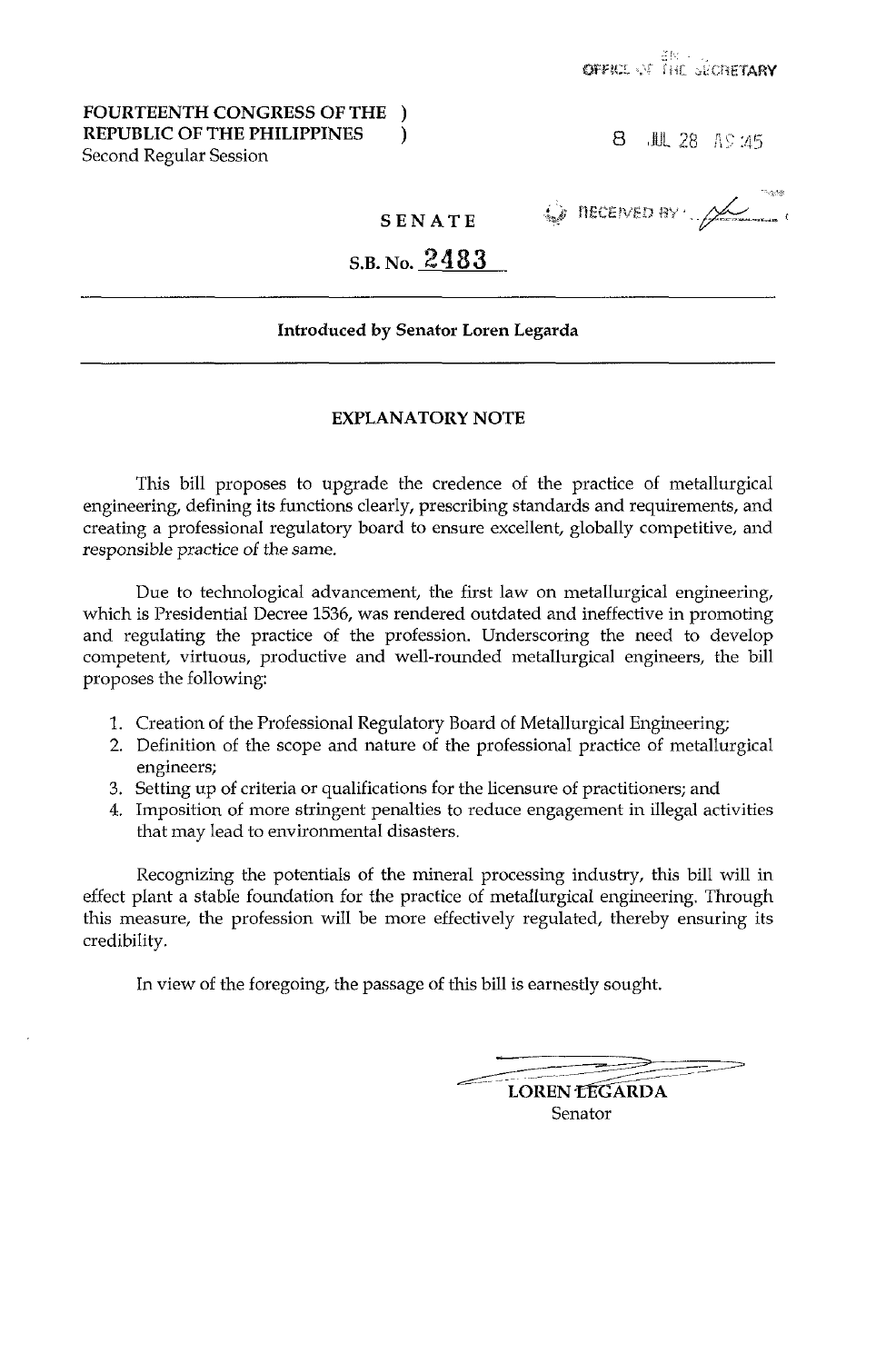| FOURTEENTH CONGRESS OF THE<br><b>REPUBLIC OF THE PHILIPPINES</b><br>Second Regular Session |        |  | 8 JUL 28 AS 145                      |  |
|--------------------------------------------------------------------------------------------|--------|--|--------------------------------------|--|
|                                                                                            | SENATE |  | $\odot$ Heceived BY: $\cancel{\sim}$ |  |
| S.B. No. $2483$                                                                            |        |  |                                      |  |

enate<br>Oppke of the secretary

#### Introduced **by** Senator Loren Legarda

#### AN ACT

# REGULATING THE PRACTICE OF METALLURGICAL ENGINEERING IN THE PHILIPPINES REPEALING FOR THIS PURPOSE PRESIDENTIAL DECREE **1536,** OTHERWISE KNOWN AS THE METALLURGICAL ENGINEERING LAW OF 1978, AND FOR OTHER PURPOSES

*Be if enacted by the Senate and House of Representatives offke Philippines in Congress assembled:* 

#### Article I

# TITLE, STATEMENT OF POLICY, DEFINITION OF TERMS AND SCOPE OF PRACTICE

1 2 Section 1. *Title.* - This Act shall be known as the "Metallurgical Engineering Act of 2008."

3 4 *5*  6 *7*  **8**  9 Sec. 2. *Statement* of *Policy.* - The State recognizes the importance of metallurgical engineers in nation building and development. Their talents through sustainable human development shall be promoted. Thus, the State shall develop and nurture competent, virtuous, productive and well-rounded metallurgical engineers whose standards of professional practice and service shall be excellent, world-class and globally competitive through regulatory measures, programs and activities.

10

11

Sec. **3.** *Objectives.* - This Act shall govern but shall not be limited to:

- **(a)** the examination, registration, and licensure of metallurgical engineers;
- 12 13 (b) the supervision, control and regulation of the practice of metallurgical engineering;
- 14 15 (c) the development and upgrading of the curriculum of metallurgical engineering profession;
- 16 17 (d) the development of the professional competence of metallurgical engineers through continuing professional education;
- 18 (e) and the integration of the metallurgical engineering profession.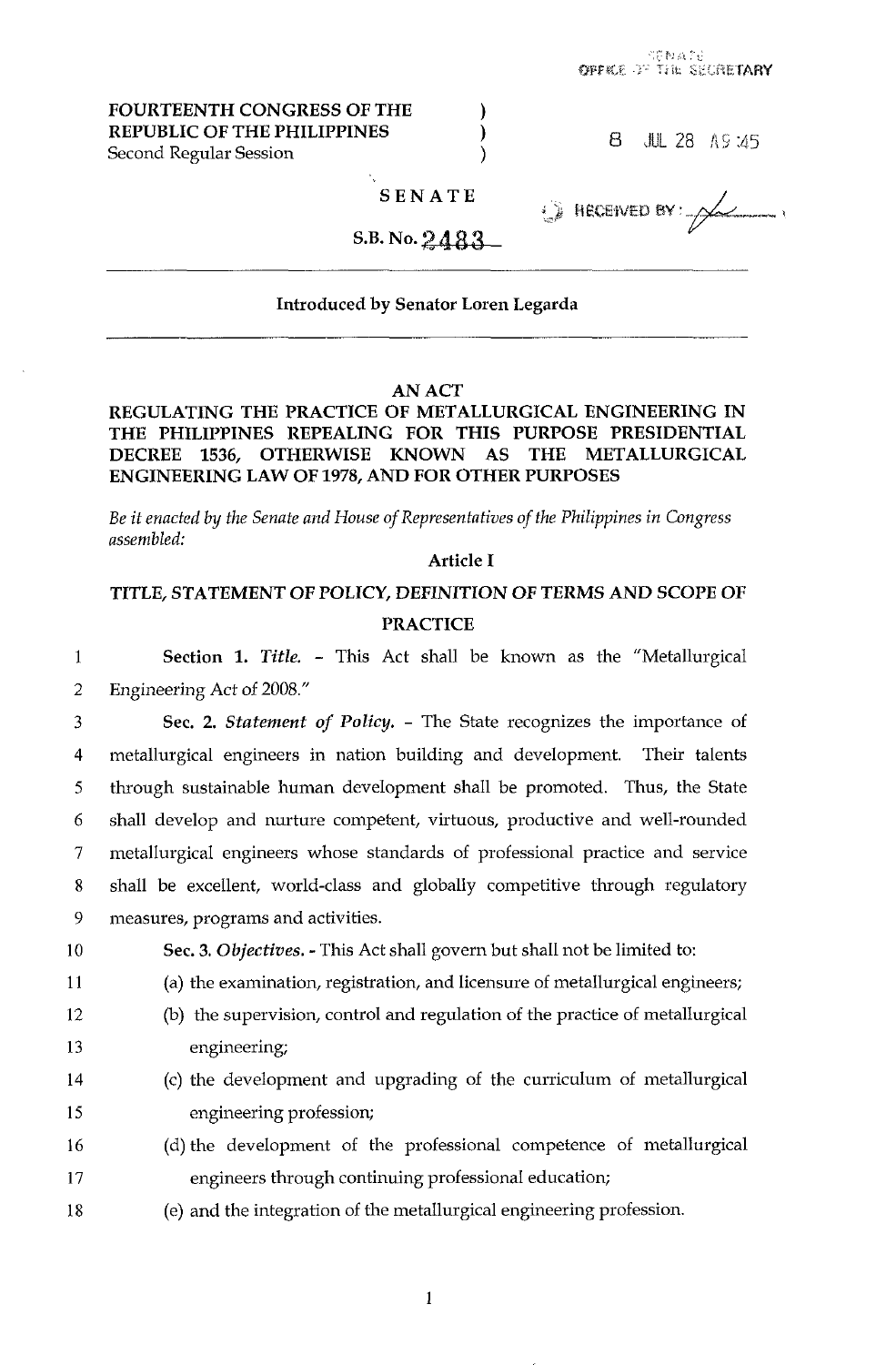1 2 mean as follows: **SEC.** *4. Definition of Terms* - As used in this Act, the following terms shall

- 3 4 5 *6*  7 8 a) "Practice of metallurgical engineering" means the offering or rendering of services of any of the specialized branches of metallurgy for a fee, salary or other reward or compensation, paid to him/her or through another person, or even without such reward or compensation. The term shall be synonymous with the term "rendering metallurgical engineering services."
- 9 10

b) "Metallurgical Engineering" means a profession 'which embraces the scientific, engineering, environmental and economic aspects of:

- 11 12 13 14 15 16 17 i) Mineral Processing and Extractive Metallurgy - The preparation, separation, extraction and purification of ores, metals and mineral products by physical and chemical method such as ore dressing, pyrometallurgical processes such as roasting, and smelting, hydrometallurgical processes such as leaching, electrometallurgical processes such as electric smelting and electrolysis and other similar processes.
- 18 19 20 21 22 23 24 25 26 Adaptive and Physical Metallurgy - Processes which pertain to the adaptation and application of metals such as melting, casting, forging, rolling, extrusion, welding and other metal working and finishing operations. These include unit operations relating to the control of microstructure of metals and its alloys such as the heat treatment and surface hardening, quality control in allowing operations to meet specification of metal alloys; and metallographic studies. These also apply to powder, mechanical, nuclear and vacuum metallurgy. ii)
- 27 28 29 Fuel Technology - Fuel preparation processes such as washing, flotation, and heavy media separation including carbonization, gasification and cooking operations. iii)
- 30 31 c) "Metallurgical Plant" means any facility involved in processes which include but not limited to the :
- 32 33 i) Preparation, separation, concentration of minerals, coal and metallurgical fuels;
- 34 35 ii) Extraction of metals such as hydrometallurgical, pyrometallurgical and electrometallurgical processes;

*L*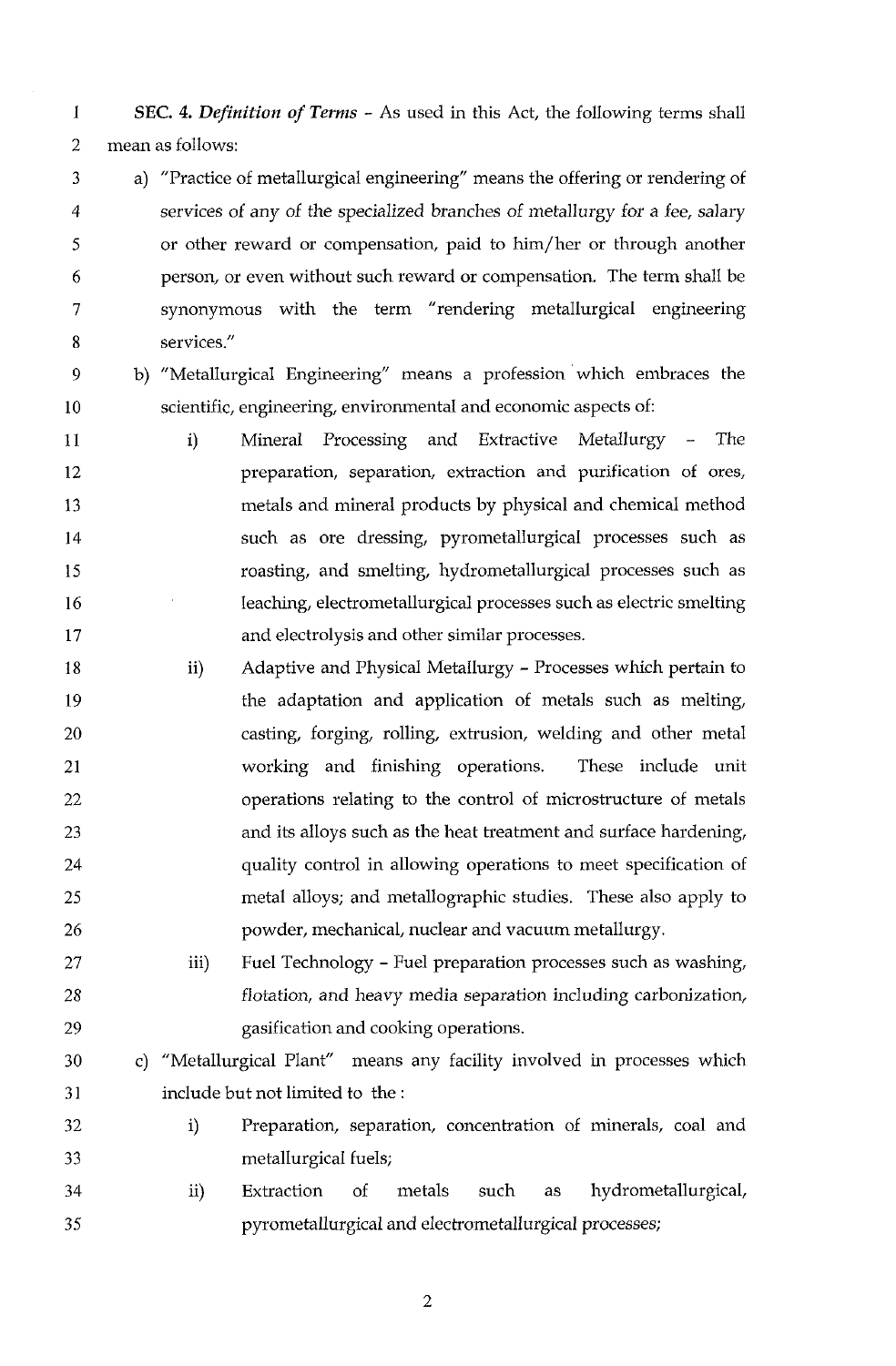| 1            |                  | Adaptation and application of metals such as melting, casting,<br>iii)       |
|--------------|------------------|------------------------------------------------------------------------------|
| $\mathbf{2}$ |                  | forging, rolling, extrusion, powder metallurgy, heat treatment,              |
| 3            |                  | welding and other metal working and finishing operations.                    |
| 4            |                  | d) "Metallurgical Engineer" refers to a person who is a holder of a valid    |
| 5            |                  | Certificate of Registration and Professional Identification Card issued by   |
| 6            |                  | the Board of Metallurgical Engineering and the Professional Regulation       |
| 7            |                  | Commission                                                                   |
| 8            |                  | SEC 5. Scope of Practice-Metallurgical Engineering service shall embrace the |
| 9            |                  | following similar services in relation to metallurgical plants:              |
| 10           |                  | a) Consultation, valuation and management services requiring metallurgical   |
| 11           |                  | engineering skills and know-how;                                             |
| 12           |                  | b) Engineering design, preparation of plans, specifications and project      |
| 13           |                  | studies or estimates for metallurgical equipment and processes;              |
| 14           | $\mathbf{c}$     | Management or supervision of the testing and commissioning of                |
| 15           |                  | metallurgical plants;                                                        |
| 16           | d)               | Management, supervision, operation and auditing of metallurgical plants;     |
| 17           | e)               | Teaching of metallurgical engineering subjects in government recognized      |
| 18           |                  | universities, colleges and schools;                                          |
| 19           | f                | Employment in government as a metallurgical engineer if the nature and       |
| 20           |                  | of his/her work requires professional knowledge<br>Οf<br>character           |
| 21           |                  | metallurgical engineering;                                                   |
| 22           | g)               | Metallurgical investigation and testing of mineral and metal products;       |
| 23           | h)               | Training of metallurgical plant operating personnel;                         |
| 24           | i)               | Research and development;                                                    |
| 25           | j)               | Participation in the preparation of environmental studies for metallurgical  |
| 26           |                  | projects and monitoring under the Environmental Impact Assessment            |
| 27           |                  | (EIA) system;                                                                |
| 28           |                  | k) Teaching of metallurgical engineering subjects in any academic program    |
| 29           |                  | leading to a professional degree, including refresher and review courses;    |
| 30           |                  | and                                                                          |
| 31           | $\left  \right $ | Other metallurgical work or service, which, in the assessment and opinion    |
| 32           |                  | of the Board, the same constitutes the practice of metallurgical             |
| 33           |                  | engineering.                                                                 |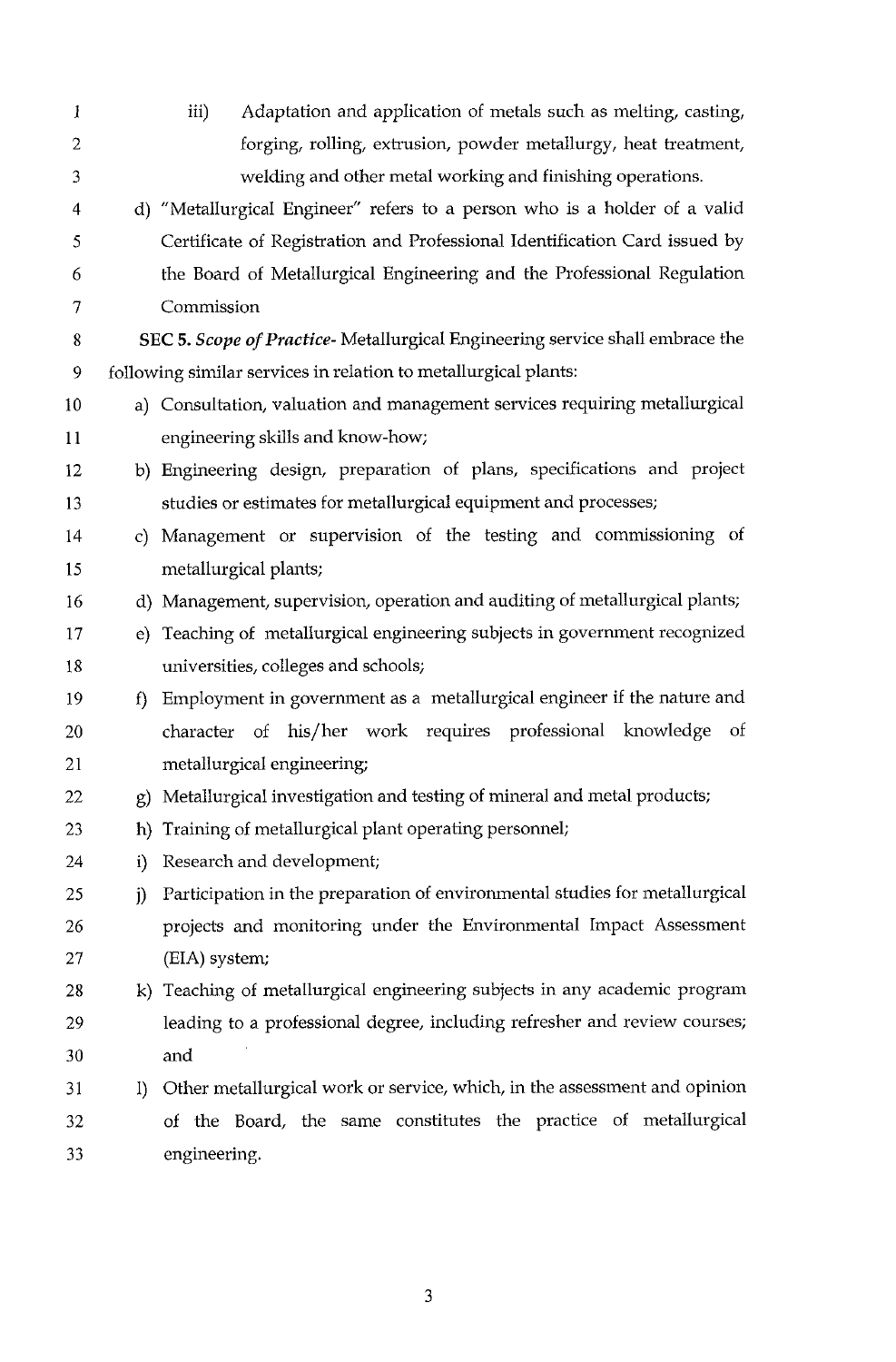| 1              | <b>Article II</b>                                                                  |
|----------------|------------------------------------------------------------------------------------|
| $\overline{2}$ | <b>CREATION OF THE PROFESSIONAL REGULATORY BOARD</b>                               |
| 3              | OF METALLURGICAL ENGINEERING                                                       |
| 4              | Sec. 6. Composition of the Professional Regulatory Board of                        |
| 5              | Metallurgical Engineering-- There is hereby created a Professional Regulatory      |
| 6              | Board of Metallurgical Engineering, hereinafter called the Board, under the        |
| $\overline{7}$ | administrative control and supervision of the Professional Regulation              |
| 8              | Commission, hereinafter called the Commission, to be composed of a chairman        |
| 9              | and two (2) members to be appointed by the President of the Philippines from a     |
| 10             | list of three (3) recommendees for each position, chosen and ranked in the order   |
| 11             | of preference and submitted by the Commission, from a list of five (5) nominees    |
| 12             | submitted by the duly accredited professional organization of metallurgical        |
| 13             | engineers in the Philippines. The Board shall be organized not later than $six(6)$ |
| 14             | months from the effectivity of the Act.                                            |
| 15             | Sec. 7. Powers and Duties of the Board. - The Board shall have the                 |
| 16             | following powers and duties:                                                       |
| 17             | (a) To supervise and regulate the practice of metallurgical engineering            |
| 18             | profession;                                                                        |
| 19             | (b) To determine and evaluate the qualifications of the applicants for             |
| 20             | registration;                                                                      |
| 21             | (c) To prescribe the subjects in the licensure examinations, determine the         |
| 22             | syllabi of the subjects and their relative weights, construct the test             |
| 23             | questions in the examinations, score and rate the examination papers,              |
| 24             | and submit the examination results to the Commission;                              |
| 25             | (d) To issue together with the Commission, certificates of registration and        |
| 26             | professional identification cards to applicants who have passed the                |
| 27             | licensure examinations for metallurgical engineers;                                |
| 28             | (e) To issue special/ temporary permits to foreign metallurgical engineers         |
| 29             | to practice the profession;                                                        |
| 30             | (f) To inquire into conditions affecting the practice of the profession and        |
| 31             | adopt measures for the enhancement and maintenance of high                         |
| 32             | professional, ethical and technical standards. Pursuant thereto, the               |
| 33             | Board may inspect establishments where metallurgical engineers                     |
| 34             | practice their profession such as factories, plants, offices and the like in       |
|                |                                                                                    |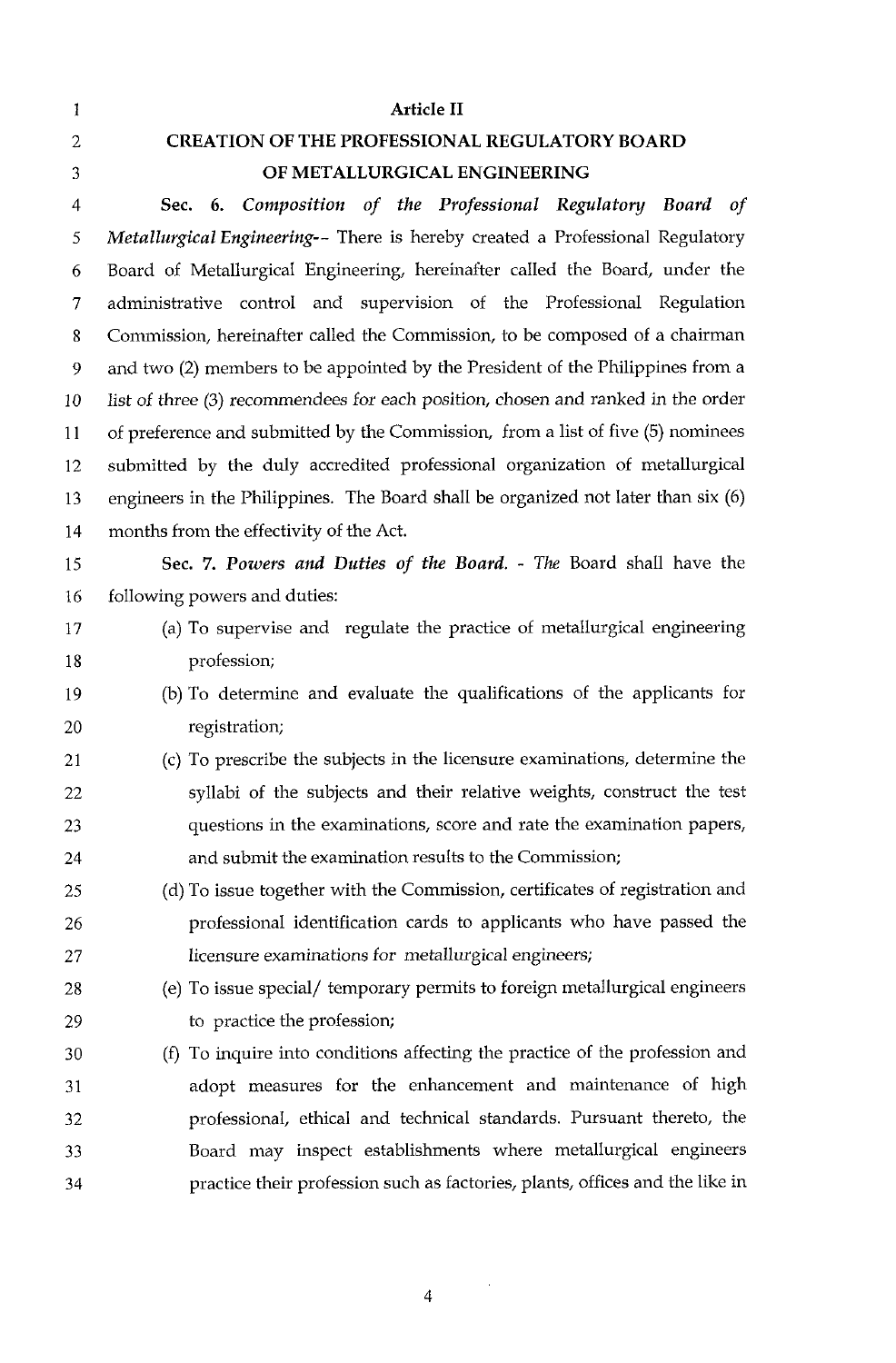| 1  | order to determine and enforce compliance with the provisions of this             |
|----|-----------------------------------------------------------------------------------|
| 2  | Act and issue Certificates of Compliance for the purpose.                         |
| 3  | (g) In coordination with the Commission on Higher Education (CHED),               |
| 4  | inspect the facilities, faculty, equipment and other aspects directly             |
| 5  | related to the metallurgical engineering program of educational                   |
| 6  | institutions;                                                                     |
| 7  | (h) To adopt the Implementing Rules and Regulations (IRR) necessary for           |
| 8  | carrying out the provisions of this Act.                                          |
| 9  | (i) To adopt a Code of Ethics and a Code of Professional and Technical            |
| 10 | Standards for the practice of the metallurgical engineering profession;           |
| 11 | To investigate, in accordance with the rules on administrative<br>(i)             |
| 12 | investigation promulgated by the Commission, violations of this Act               |
| 13 | and its Implementing Rules and Regulations, the Code of Ethics and                |
| 14 | the Code of Professional and Technical Standards for metallurgical                |
| 15 | engineers, administrative policies, orders and issuances promulgated              |
| 16 | by the Board;                                                                     |
| 17 | (k) To issue <i>subpoena duces tecum</i> to secure the attendance of witnesses or |
| 18 | the production of documents in connection with administrative cases               |
| 19 | before the Board;                                                                 |
| 20 | (I) To hear and decide administrative cases filed against metallurgical           |
| 21 | engineers and firms employing metallurgical engineers. The hearing                |
| 22 | shall be presided by the chairman or a member of the Board with the               |
| 23 | assistance of an attorney of the Commission. The decision of the Board            |
| 24 | may be appealed to the Commission and to the Court within fifteen                 |
| 25 | (15) days from notice, otherwise the decision shall become final and              |
| 26 | executory;                                                                        |
| 27 | To administer oaths in connection with the performance of its<br>(m)              |
| 28 | functions;                                                                        |
| 29 | (n) To adopt an official seal and prescribe the seal of the metallurgical         |
| 30 | engineering profession;                                                           |
| 31 | (o) To submit an annual report on the proceedings and accomplishments             |
| 32 | during the year and/or recommendations of the Board to the                        |
| 33 | Commission thirty (30) days after the close of each calendar year;                |
| 34 | (p) To prosecute or institute criminal action against any violator of this Act    |
| 35 | and/or the rules and regulations of the Board;                                    |

 $\frac{1}{2} \sum_{i=1}^{n} \frac{1}{2} \sum_{j=1}^{n} \frac{1}{2} \sum_{j=1}^{n} \frac{1}{2} \sum_{j=1}^{n} \frac{1}{2} \sum_{j=1}^{n} \frac{1}{2} \sum_{j=1}^{n} \frac{1}{2} \sum_{j=1}^{n} \frac{1}{2} \sum_{j=1}^{n} \frac{1}{2} \sum_{j=1}^{n} \frac{1}{2} \sum_{j=1}^{n} \frac{1}{2} \sum_{j=1}^{n} \frac{1}{2} \sum_{j=1}^{n} \frac{1}{2} \sum_{j=1}^{n$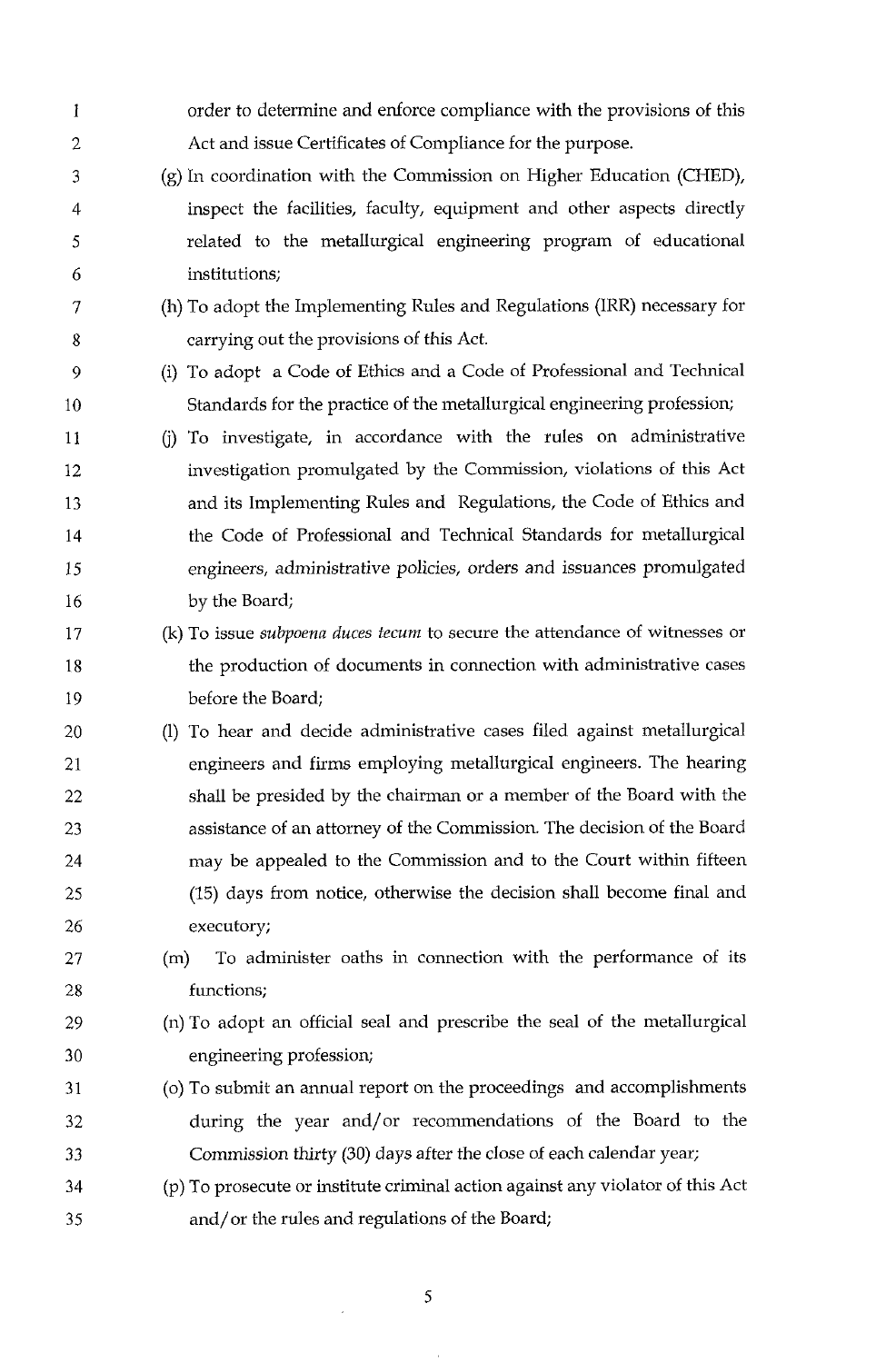- 1 2 3 4 (9) To prescribe guidelines and criteria on the continuing professional Education (CPE) program for metallurgical engineers in consultation with the integrated and accredited professional organization of metallurgical engineers; and
- 5 6 7 8 (r) To perform regulatory, administrative, and quasi-legislative functions as mandated under R.A. 8981, otherwise known as the PRC Modernization Act, and such other functions as may be necessary in order to implement the provisions of this Act.
	- *Sec. 8. Qualifications* of *the Chairman and Members of the Board* -
- 10 11 The chairman and members of the Board, at the time of their appointment, must be:
- 12 (a) A citizen and resident of the Philippines;

- 13 14 15 (b) At least a holder of a bachelor's degree in metallurgical engineering as conferred by an engineering school of good standing, recognized and accredited by Government;
- 16 17 18 (c) A registered Metallurgical Engineer with a valid certificate of registration and professional identification card and an active practitioner for not less than ten (10) continuous years prior to his/ her appointment;
- 19 20 21 22 23 24. 25 (d) A person who does not have any pecuniary interest, directly or indirectly in any university, college, school or institution conferring an academic degree necessary for the admission to the practice of metallurgical engineering, or in any institution where review classes in preparation for the licensure examinations for metallurgical engineers are being officially offered or conducted; and not be a member of the faculty or of the administration thereof prior to appointment to the Board, and
- 26 27 (e) A member of the accredited professional organization (APO) of metallurgical engineers but not a trustee or officer thereof.
- 28 29 30 31 *32*  33 *Sec.* **9.** *Term* of *Office-* The chairman and every member of the Board shall hold office for a term of three (3) years after their appointment or until their successors shall have been appointed and duly qualified. They maybe reappointed for another term of three (3) years immediately after the expiry of their term but in no case shall the whole term exceed six (6) years. Interim vacancies shall be filled for the un-expired portion of the term only.
- 34 35 The chairman and members shall qualify by taking the proper oath prior to assumption of office.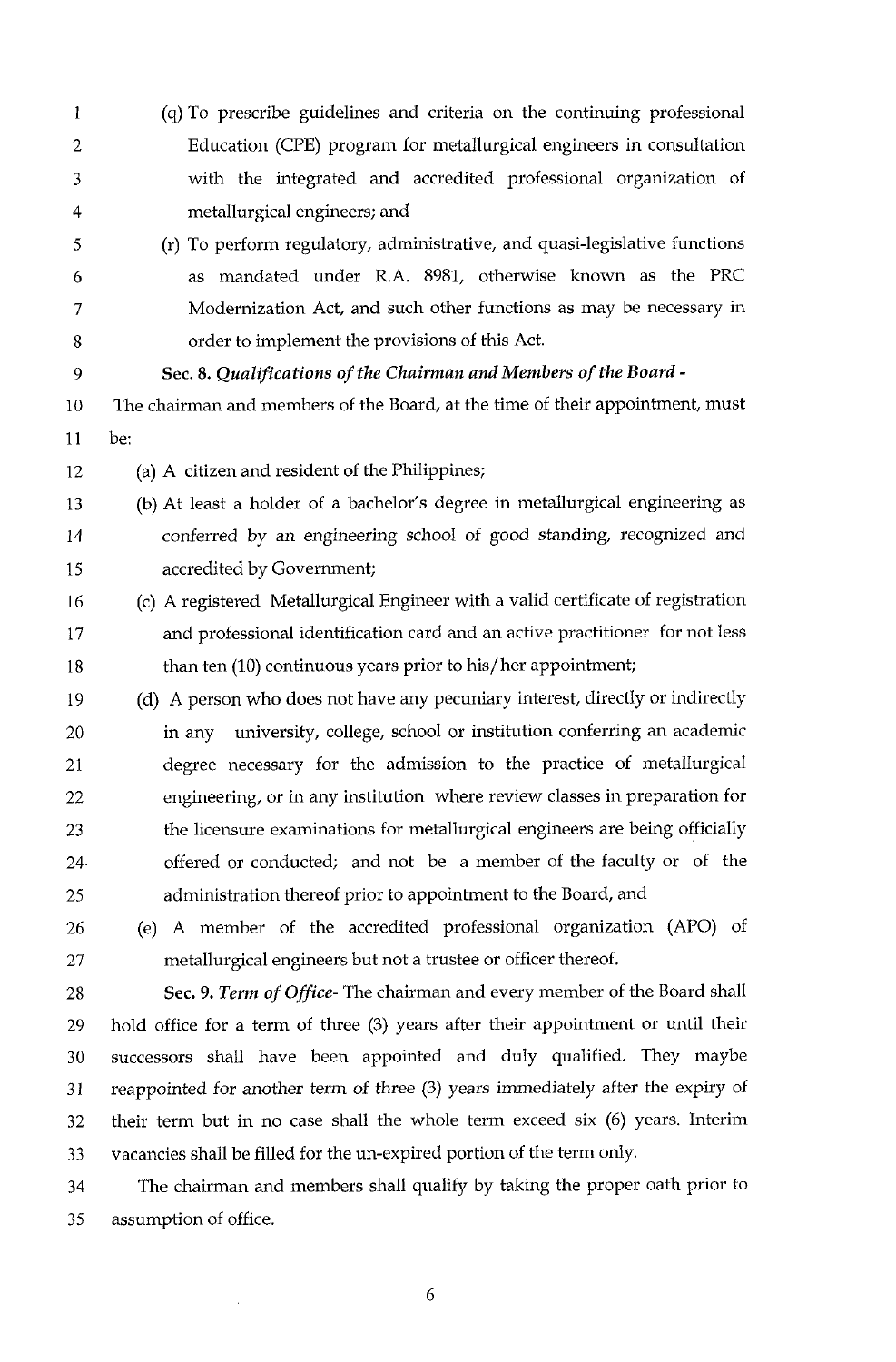1 2 3 4 Sec. *10. Compensation of the Board.* - The chairman and members of the Board shall receive compensation and allowances comparable to that being received by the chairman and members of other professional regulatory boards under the Commission as provided for in the General Appropriations Act.

5 *6 7*  8 9 10 Sec. 11. *Custodian of Records, Secretariat and Support.* - All records of the Board, including applications for examinations, examination papers and results, minutes of meetings, deliberations of administrative and other investigative cases involving the Board shall be kept by the Commission. The Commission shall designate the Secretary of the Board and shall provide secretariat and other support services to implement the provisions of this Act.

11 12 13 14 15 Sec. **12.** *Grounds for Suspension or Removal of Board Members/ Chairman.* - The President, upon the recommendation of the Commission after due process and administrative investigation conducted by the Commission, may remove or suspend a chairman or member of the Board on any of the following grounds:

16 17 (a) gross neglect, incompetence or dishonesty in the discharge of his/her duty;

18 19 20 (b) violation of any of the causes/grounds and the prohibited acts provided in this Act and the offenses in the Revised Penal Code, the Anti-Graft and Corruption Practices, and other laws, or

21 22 23 24 (c) manipulation or rigging of the licensure examination result for metallurgical engineering, disclosure of secret and confidential information on the examination questions prior to the conduct thereof, or tampering of grades.

25 26 27 28 Sec. **13.** *Annual Report.* - The Board shall submit an annual report to the Commission after the close of each calendar year giving detailed account of Board proceedings during the year and embodying such recommendations as the Board may desire to take.

- 29
- 30

# **LICENSURE EXAMINATION AND REGISTRATION**

Article **I11** 

31 32 33 34 Sec. 14. Inhibition from Practicing Metallurgical Engineering. - No person shall practice or offer to practice metallurgical engineering in the Philippines without having been previously registered under the provisions of this Act or granted a certificate of exemption under this Act.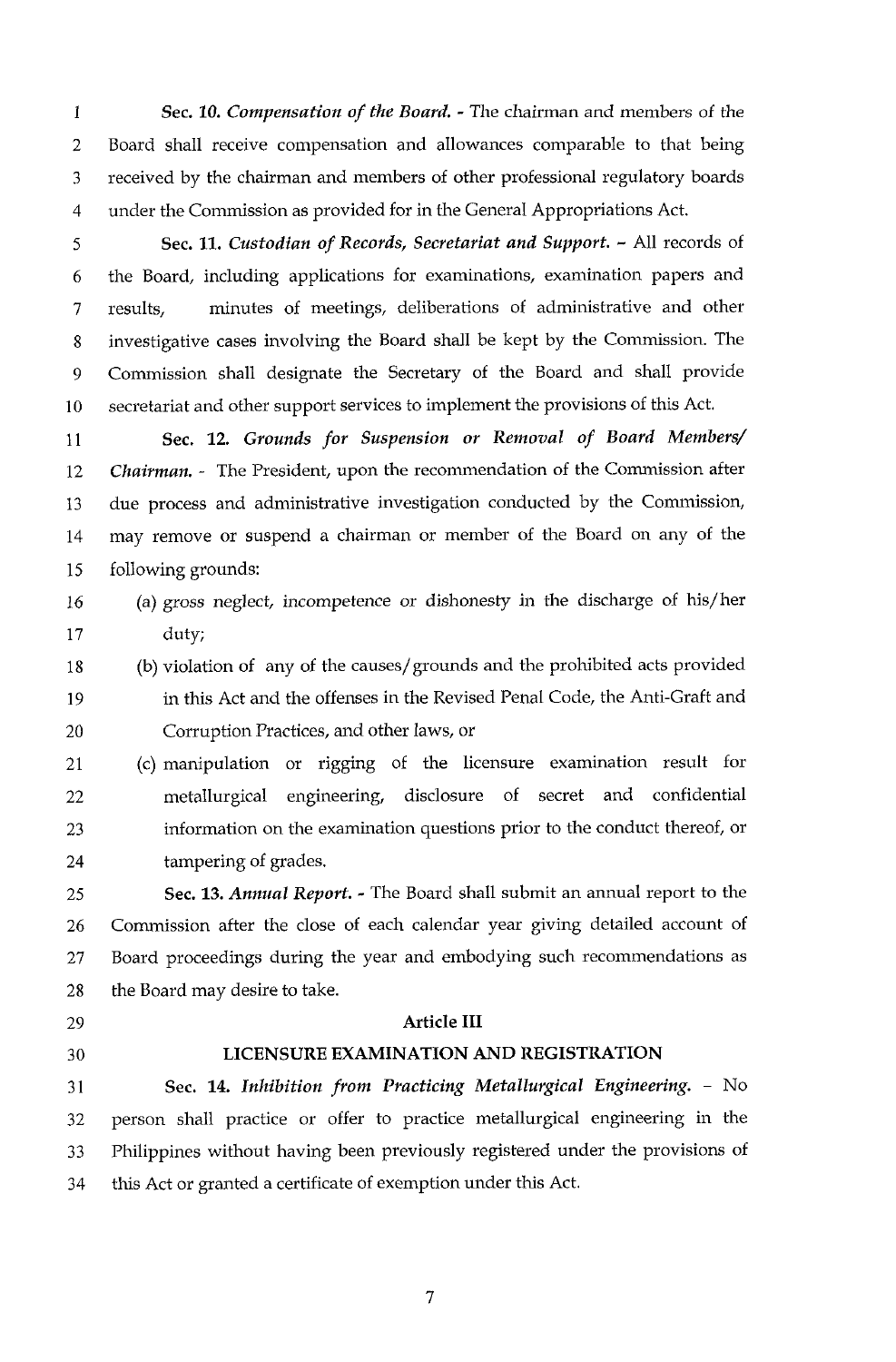I 2 3 4 *Sec.* **15.** *Passing of Licensure Examination Requirement.* - Except as otherwise specifically allowed under this Act, applicants for registration for the practice of metallurgical engineering shall be required to pass **a** licensure examination as provided for in this Act.

5 6 7 8 **Sec. 16. Holding of Examination. - Examination of candidates applying for** registration as Metallurgical Engineer shall be given at least once a year in such places and dates as the Commission may designate in accordance with the provisions of R.A. No. 8981.

9 10 11 *Sec.* **17.** *Scope of Examination.* - Unless modified by the Board and approved by the Commission, the licensure examination shall cover, but shall not be limited to, the following subjects:

12 13 **(a)** Mineral Processing, Extractive Metallurgy, Assaying and Chemistry;

14 (b) Physical and Applied Metallurgy;

15 (c) Fuel Technology and Refractory Science;

16 (d) Engineering Management, Law and Ethics;

17 (e) Applied Mathematics and Mechanics and,

18 19 20 21 22 23 24 (f) Any other pertinent subjects as the Board may deem necessary to test the applicant's ability and knowledge to ensure safety, economy, proficiency and environmental compliance in the design, construction, installation, maintenance, operation, organization and management of metallurgical plants: *Provided,*  That the relative weight of **(a)** and (b) subjects shall not be less than thirty percent each.

25 26 27 28 29 30 31 Subject to the approval of the Commission, the Board may amend or revise the subjects, their syllabi, passing average, and the system and procedure in the licensure examinations for the practice of metallurgical engineering and the corresponding weight pursuant to the implementing rules and regulations issued for this purpose. The said subjects and their syllabi may be amended by the Board so as to conform to technological changes brought about by continuing trends in the profession.

32 33 34 *Sec.* **18.** *Qualification* of *Applicants* - Any person applying for licensure examination as metallurgical engineer shall establish to the satisfaction of the Board that: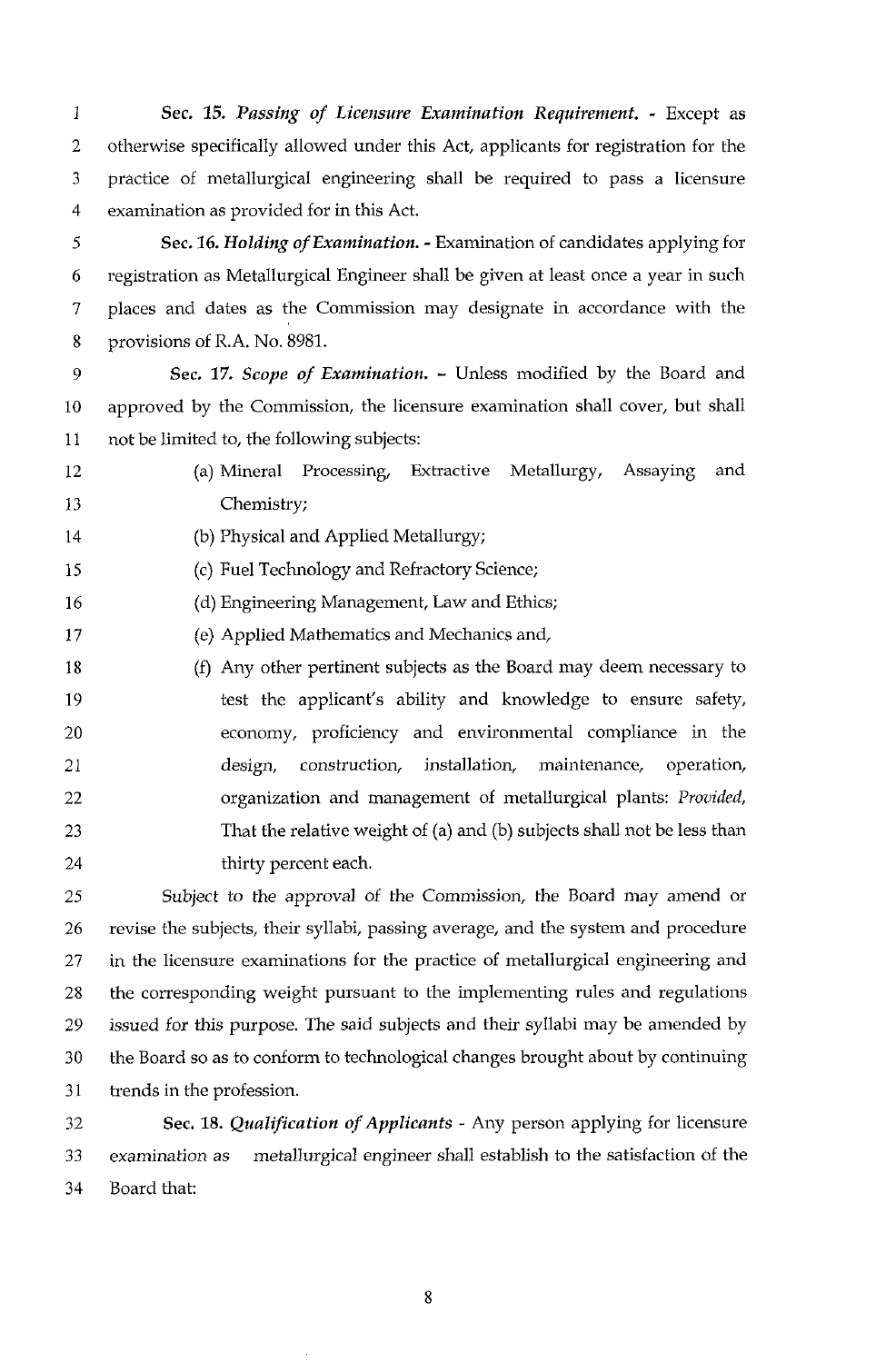1 2 (a) He/she is a citizen of the Philippines or a foreign citizen whose country has reciprocity agreement with the Philippines ;

- 3 (b) He/she is of good moral character
- 4 5 6 (c) He/she holds the degree of Bachelor of Science in Metallurgical Engineering from a university, school, college, academy, or institute duly constituted and recognized as such by the government; and
	-

7

8

(d) He/she must not have been convicted by a court of law of a crime involving moral turpitude.

9 10 11 *Sec.* **19.** - *Examination Fees-* Any applicant admitted to the metallurgical engineering examination shall pay such fees as may be prescribed by the Commission before he/she shall be allowed to take the examination.

12 13 14 15 *Sec. 20.* - *Rating in the Licensure Examination.* - To pass the licensure examination for metallurgical engineering, a candidate must obtain a general weighted average of no less than seventy per centum (70%) and a rating of no less than fifty per centum (50%) in any examination subject.

16 17 18 *Sec.* **21.** - *Report of Ratings.* - The Board shall, within fifteen (15) days from the last day of examinations, report the rating of examinees to the Commission.

19 20 21 22 23 24 25 26 27 **Sec.** *22.* - *Issuance* of *Certificate* of *Registration and Professional Identification Card-* A certificate of registration shall be issued to those who are registered with or without licensure examination subject to payment of fees prescribed by the Commission. It shall bear the signatures of the Chairperson of the Commission and of the Chairman and members of the Board, stamped with the official seal of the Commission and of the Board, certifying that the person named therein is entitled to the practice of the profession with all the privileges appurtenant thereto. Until withdrawn, revoked, or suspended in accordance with this Act, it shall remain in full force and effect.

28 29 30 A professional identification card bearing the registration number and date, its validity and expiry duly signed by the Chairperson of the Commission shall likewise be issued to every registrant who has paid the prescribed fees.

31 32 33 *Sec. 23.* - *Issuance of Certificates of Specialization-* Upon the nomination of the accredited professional organization of metallurgical engineers, the Board shall issue a Certificate of Specialization to an applicant who is a registered 34 metallurgical engineer and who has specialized knowledge, training and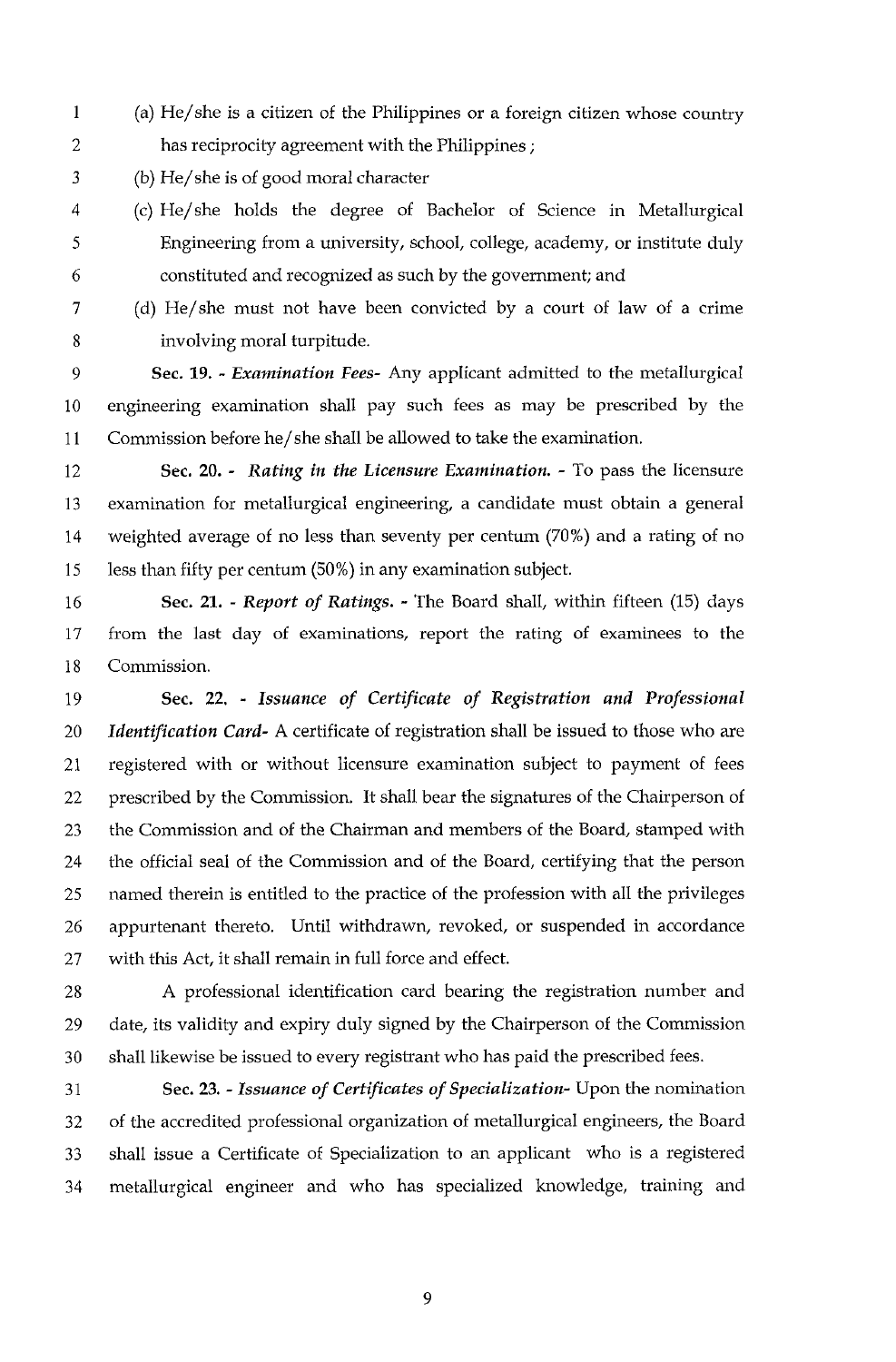1 2 experience in a specific field of metallurgy and has documented his/her expertise and competence on the same.

3 4 5 6 7 **8**  9 10 11 12 13 14 *Sec.* **24.** - *Seal of a Metallurgical Engineer-* A metallurgical engineer, upon registration and payment of fees and dues to the accredited professional organization, shall obtain a seal of such design prescribed by the Board, bearing the registrant's name, certificate number and the legend "Registered Metallurgical Engineer". Designs, plans, specifications, project feasibility studies, appraisals, valuations, recommendations, technical reports, proposals, and other professional documents involving metallurgy, quarries, coalliery works, projects or installations shall be stamped on every sheet with the said seal of the registrant when filed with government authorities or when submitted or used professionally: *Provided,* That it shall be unlawful for any one to stamp or seal any document with the said seal after the certificate and/ or professional identification card shall have been revoked or cancelled or expired.

15 16 17 *Sec. 25.* - *Fees for Registration- Every* person issued a Certificate of Registration shall pay to the Commission such fees as the Commission may prescribe.

18 19 *Sec. 26.* - *Issuance of Temporary /Special Permits-* Temporary Special Permits shall be issued to the following upon proper application with the Board:

- 20 21 22 23 24 (a) foreign metallurgical engineers, recognized as experts in their specific fields of metallurgical engineering, called in by the Republic of the Philippines for consultation or for specific design, installation or project: *Provided,* That their practice shall be confined to such work only;
- 25 26 27 28 29 (b) foreign metallurgical engineers who have distinguished themselves in their respective fields of specialization, contracted as professors or lecturers on metallurgical engineering subjects by Philippine schools, or colleges, institutes or universities on a direct hire or exchange basis, subject to verification of credentials by the Board; or
- 30 31 32 (c) foreign metallurgical engineers who are duly registered under the bilateral or multilateral agreements where the Philippines is a signatory.

33 *Provided,* That all the above shall secure a temporary/special permit from 34 the Board prior to arrival in the country.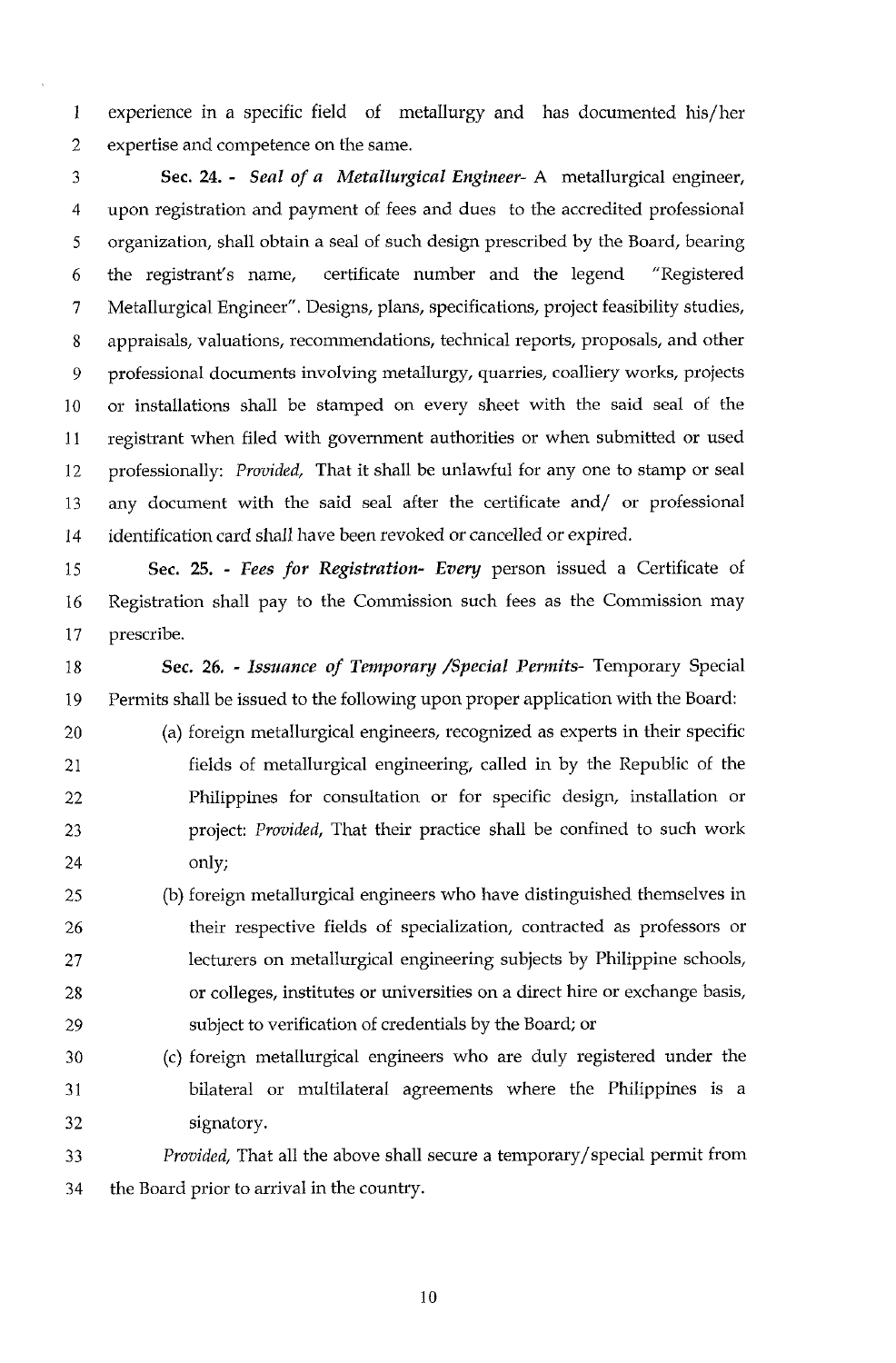1 2 Sec. *27.* - *Refusal to Register.* - The Board shall not register any successful applicant for registration with or without licensure examination who has been:

3 4 (a) convicted of an offense involving moral turpitude by a court of competent jurisdiction,

(b) found guilty of immoral or dishonorable conduct by the Board,

6 7

5

(c) summarily adjudged guilty for violation of the General Instruction to Examinees by the Board; and

8

(d) declared of unsound mind by a court of competent jurisdiction.

9 10 11 In refusing such registration, the Board shall give the applicant a written statement setting forth the reasons therefor and shall file a copy thereof in its records.

12 13 14 15 16 17 18 Sec. **28.** *-Revocation or Suspension* of *the Certificates* of *Registration and Cancellation* of *Temporay/Special Permit.* - The Board shall have the power, upon notice of hearing, to revoke or suspend the certificate of registration of a registered metallurgical engineer or to cancel a temporary/special permit granted to a foreign metallurgical engineer, for any of the grounds or causes enumerated in Sec. 27 of this Act, except letter (c) thereof, and for any of the following grounds:

- 19 (a) violation of a provision of this Act, its IRR, Code of Ethics, and Code of
- 20 21 Professional and Technical Standards for the practice of metallurgical engineering;
- 22 23 24 (b) perpetration or use of fraud in obtaining his/her certificate of registration, professional identification card, or temporary/special permit;
- 25 26 (c) gross incompetence, negligence or ignorance resulting to death, injury or damage;
- 27 28 (d) any act of misrepresentation in connection with an alleged performance of metallurgical engineering activities;
- 29 (e) acts inimical to the metallurgical engineering profession;
- 30 (f) gross immorality;
- 31 (g) conviction by final judgment of any act involving moral turpitude;
- 32 33 34 35 (h) aiding or abetting the illegal practice of a non-registered and nonlicensed metallurgical engineer by allowing him/her to use his/ her certificate of registration and/or professional identification card, or his/ her special/ temporary permit;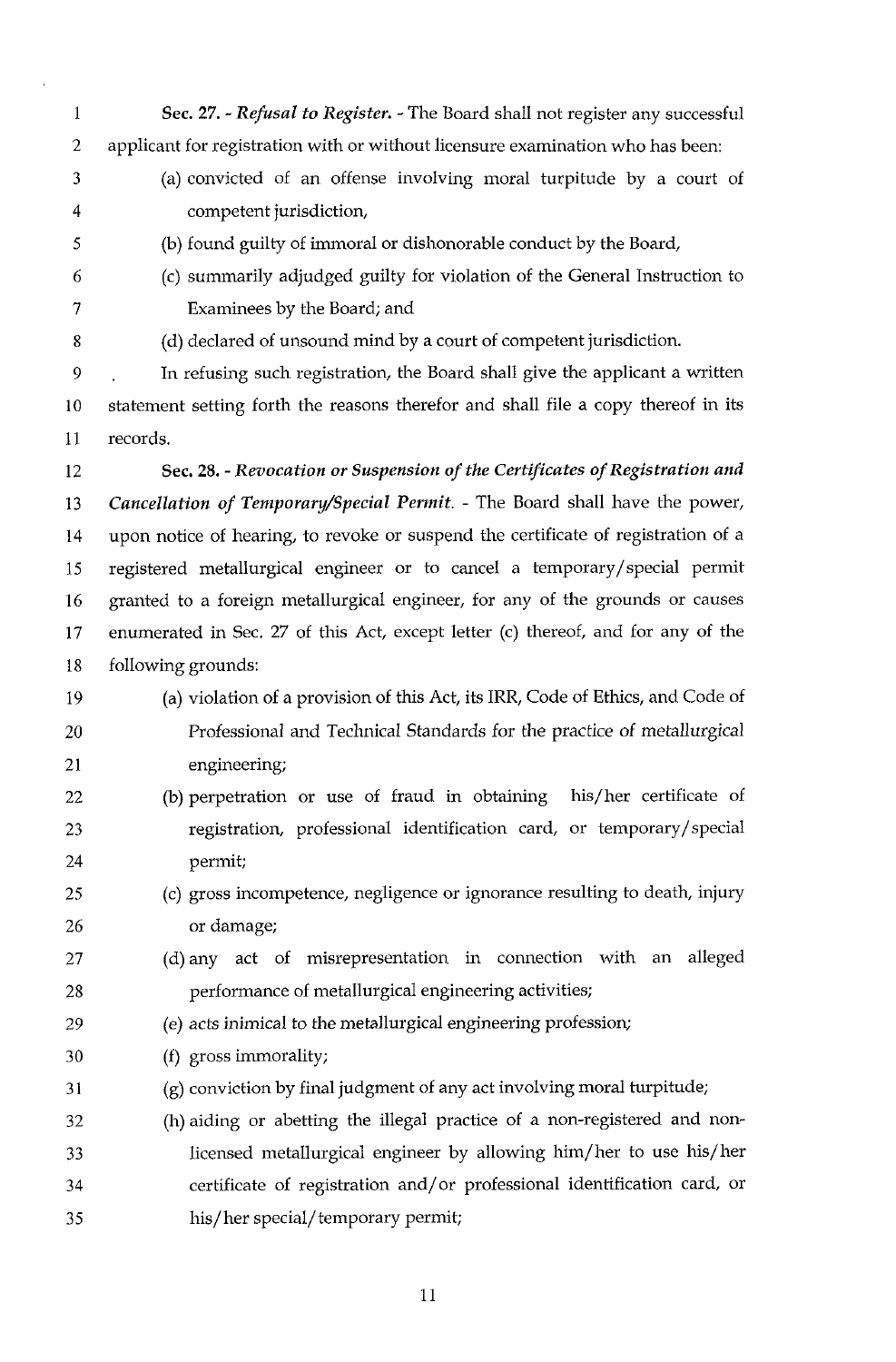- 2 (i) illegally practicing the profession during his/ her suspension from the practice thereof; and
- 3 4

1

(i) addicted to a drug or alcohol abuse impairing his/her ability to practice his/her profession, or declared with an unsound mind by a court of competent jurisdiction.

6 7 8 The Board shall periodically evaluate the afore-mentioned grounds and revise, exclude or add new ones as the need arises subject to the approval by the Commission.

9 10 11 12 13 14 15 16 17 18 Any person, firm or association may file charges in accordance with the provision of this Section against any registrant, or the Board may investigate violation of any of the above-mentioned causes. An affidavit-complaint shall be filed together with the affidavits of witnesses and other documentary evidence with the Board through the Legal and Investigation Office. The Board may *motu pvopvio* conduct an investigation which shall be embodied in a formal charge to be signed by at least a majority of the members of the Board. The rules on administrative investigation issued by the Commission shall govern the hearing or investigation subject to applicable provisions of this Act, R.A. No. 8981 and the Rules of Court.

19 20 21 22 *Sec.* **29.** - *Re-issuance of Revoked Certificate of Registration and Replacement of Lost Certificate of Registvation and Professional Identification Card* - The Board may, after two (2) years from the date of revocation of the Certificate of Registration, re-issue a certificate upon proper application.

23 24 25 A new certificate of registration and professional identification card, or temporary/special permit, which has been lost, destroyed or mutilated, may be reissued after payment of the required fee prescribed by the Commission.

- 26
- 27

# 28

# **PRACTICE OF METALLURGICAL ENGINEERING**

**Article IV** 

29 30 31 32 *See. 30.* - *Prohibition from Practicing Metallurgical Engineering.* - No person shall practice or offer to practice metallurgical engineering or render metallurgical engineering service without a valid certificate of registration and a valid professional identification card. Any person who shall commit the following acts shall be guilty of misdemeanor:

33 a) Practice metallurgical engineering or render metallurgical engineering 34 services, or pass himself/ herself off or advertise himself/ herself as a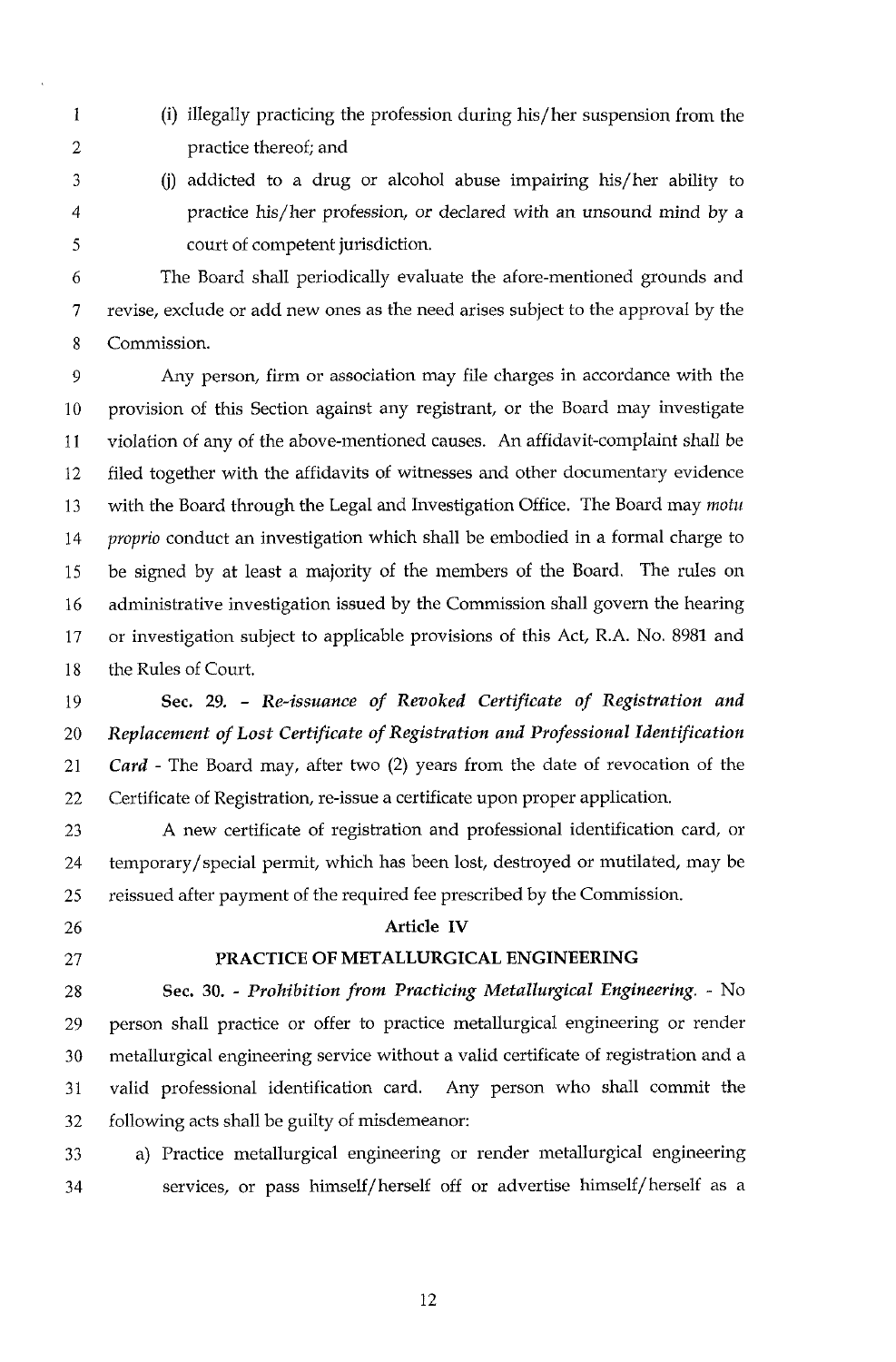- 1 2 metallurgical engineer without a valid certificate of registration or when such has been suspended or revoked;
- 3 4 b) Attempt to use as his/her own the certificate or seal of another person or impersonate another registered metallurgical engineer; or
- 5 6 c) Furnish the Board or Commission any false information or document in order to secure a Certificate of Registration.

7 8 9 No firm, partnership, corporation or association shall operate a metallurgical plant without a minimum complement of licensed metallurgical engineers pursuant to the implementing rules and regulations issued for this purpose.

10 11 12 13 14 15 16 17 *Sec.* **31.** - *Who May Practice Metallurgical Engineering* - Except as may be provided in this Act, only persons properly licensed and registered may practice metallurgical engineering. For purposes of this Act, no firm, partnership, corporation or association may be licensed and registered as such for the practice of metallurgical engineering, but duly licensed and registered metallurgical engineers may form partnerships among themselves or with other licensed and registered engineers and architects and use the title "Metallurgical Engineers," "Engineers," or "Engineers and Architects" in their partnership name.

18 19 20 *Sec. 32.* - *Vested Rights-* All practicing metallurgical engineers who are registered as metallurgical engineers at the time this Act takes effect, shall automatically be registered under this Act as registered metallurgical engineers.

21 22 23 24 25 *Sec. 33.* - *Roster of Metallurgical Engineers.-* **A** roster showing the names, registration numbers and dates of issue and expiry, current addresses, place of business of all metallurgical engineers shall be prepared and kept by the Commission which shall be made available to interested parties upon formal written request.

26 27 28 29 *Sec.* **34.** *Foreign Reciprocity.* - No foreign metallurgical engineer shall be granted any of the right and privilege under this Act unless the country of which he/she is a subject or citizen grants the same or similar rights or privileges to Filipino metallurgical engineers.

30 31 32 33 34 *Sec. 35. Indication of Certificate of Registration and Professional Tax Receipt.-* The metallurgical engineer shall be required to indicate his/ her certificate of registration number, the duration of validity, including the professional tax receipt number on the documents he/she signs, uses or issues in connection with the practice of his/her profession.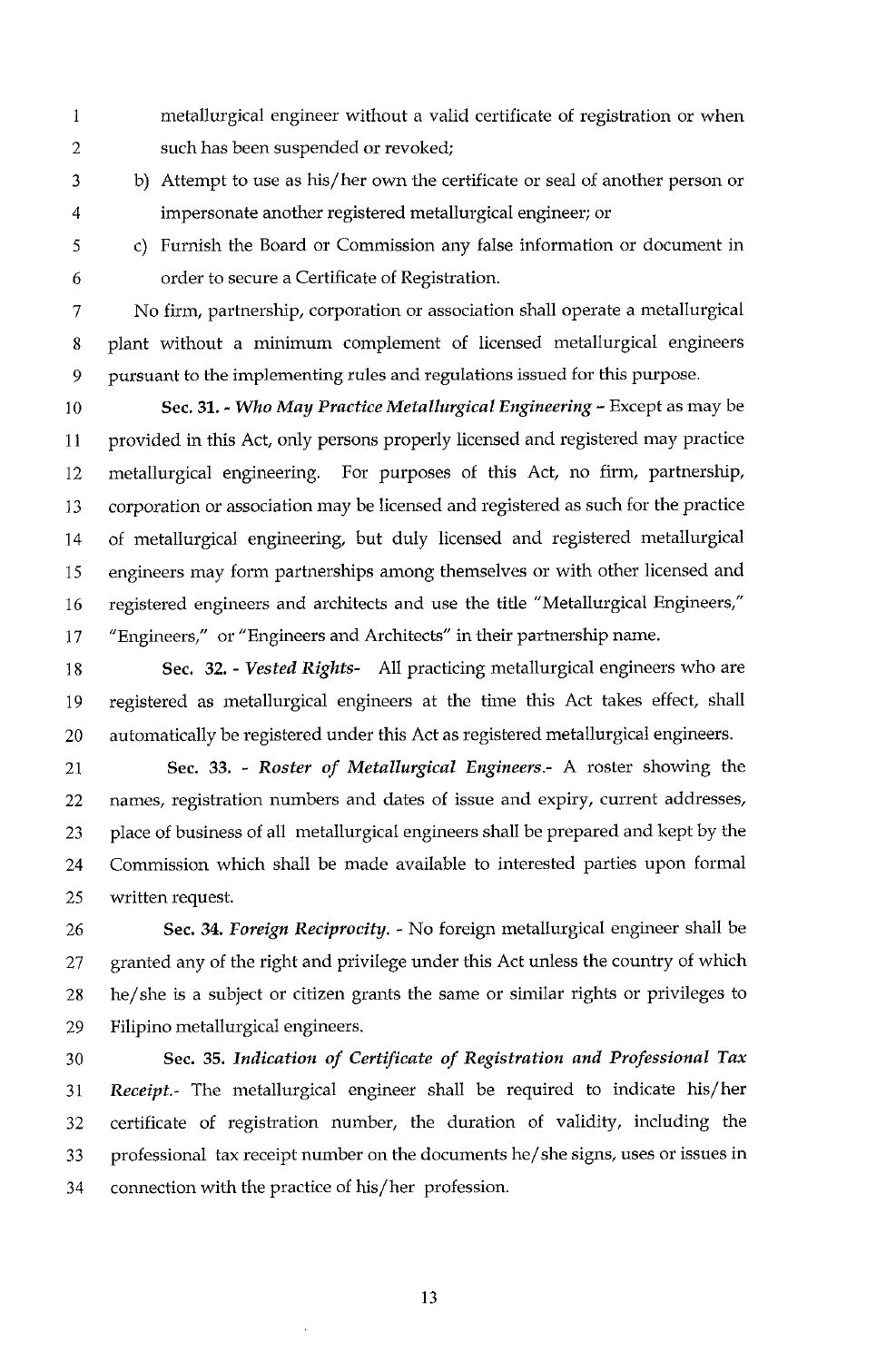1 2 3 4 5 *Sec. 36. Posting of Certificates.* - Registered metallurgical engineers shall post or cause to be posted in a conspicuous place within his/her office or place of business his/ her certificate of registration as metallurgical engineer; he/she shall present the same upon demand of members of the Board or law enforcement officers of the national, provincial, city, or municipal governments.

6 7 8 9 10 11 12 13 14 15 **Sec.** *37. Integration of the Metallurgical Engineering Profession.-* The metallurgical engineering profession shall be integrated into one (1) national professional organization of metallurgical engineers that is duly registered with the Securities and Exchange Commission (SEC). The Board, subject to approval by the Commission, shall accredit the said organization as the one and only integrated and accredited professional organization (APO) of metallurgical engineers. All metallurgical engineers whose names appear in the Registry Book of Metallurgical engineers shall *ipso fucto* or automatically become members thereof and shall receive all the benefits and privileges appurtenant thereto upon payment of APO membership fees and dues.

16 17 Membership in the integrated accredited professional organization shall not be a bar to membership in other metallurgical engineering organizations.

- 18
- 19

#### **ARTICLE V**

#### **PENAL AND GENERAL PROVISIONS**

20 21 22 23 24 25 26 27 28 29 30 31 32 33 34 **Sec.** *38. Penal Clause.* - Any person who shall practice metallurgical engineering in the Philippines, as defined in this Act, without a certificate of registration in accordance with the provisions of this Act, unless declared exempt from registration, or any person presenting or using as his/her own the certificate of registration of another, or any person who shall give any false or forged evidence, or any person who shall impersonate any registrant of like or different name, or any person who shall use a revoked or suspended certificate of registration, or any person who shall assume, use, or advertise any title or description tending to convey the impression that he/she is a metallurgical engineer without having graduated as such, or is engaged in the metallurgical engineering practice without holding a valid certificate of registration from the Board shall, upon conviction, be sentenced to a fine of not less than Ten Thousand Pesos (PlO,OOO.OO) but not more than One Hundred Thousand Pesos (P100,OOO.OO) or imprisonment of not less than one (1) month but not more than five (5) years or both at the discretion of the Court.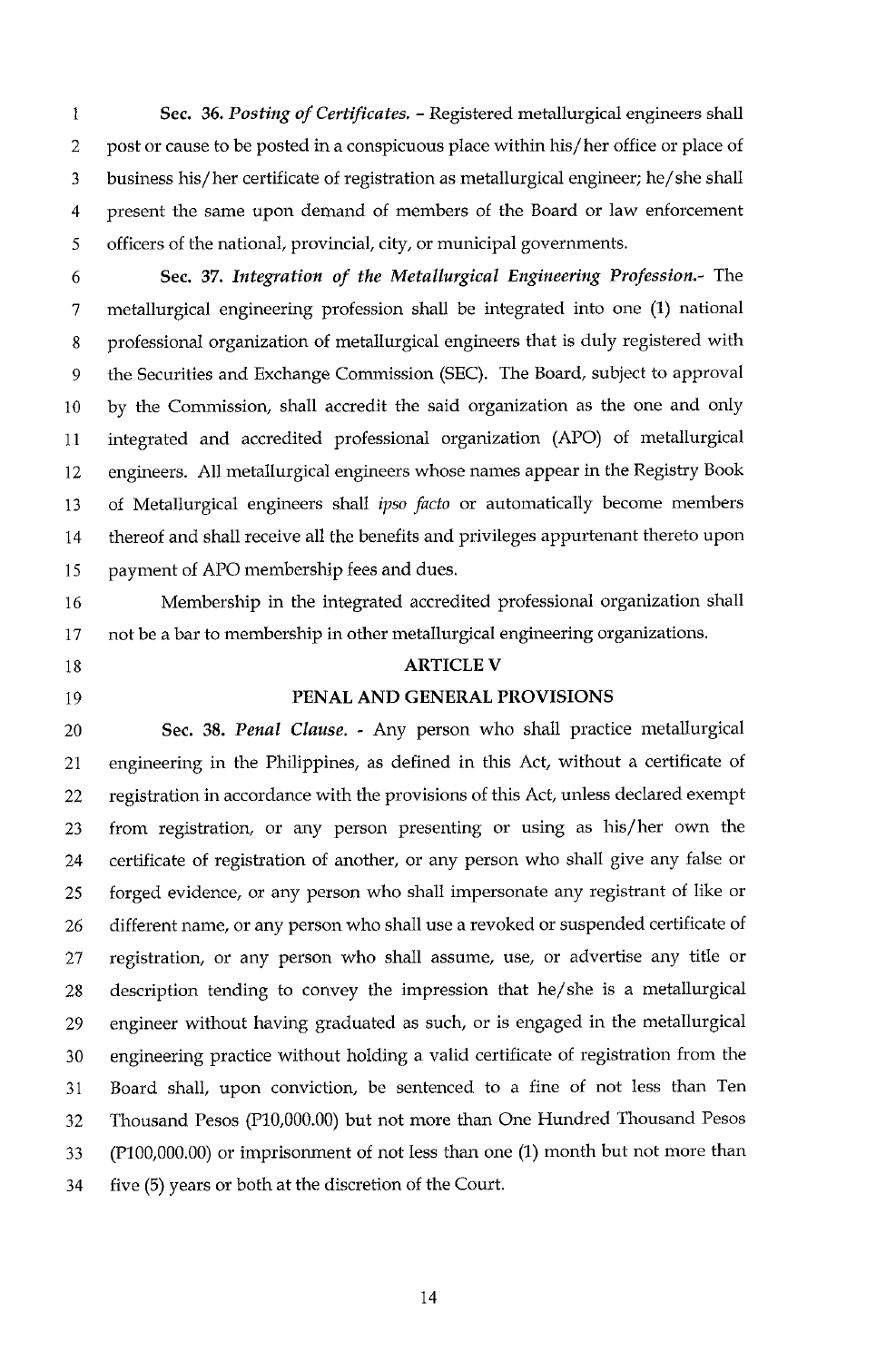1 2 **Sec. 39.** - *Act Not Affecting Other Professions.* -This Act shall not affect or prevent the practice of any other legally recognized profession.

3 4 *5*  6 7 8 9 *Sec.* **40.** *Enforcement of the Act by the Officers of the Law.* - The Board shall be assisted by the Commission in carrying out the provisions of this Act and its implementing rules and regulations and other policies. The lawyers of the Commission shall act as the prosecutors against illegal practitioners and other violations of this Act and its rules. The duly constituted authorities of government shall likewise assist the Board and the Commission in enforcing the provisions of this Act and its rules.

10 11 12 13 14 15 *Sec.* 41. *Implementing Rules and Regulations.* - Subject to approval of the Commission, the Board shall adopt and promulgate such implementing rules and regulations and the Code of Ethics and Code of Professional and Technical Standards of Metallurgical Engineers to carry out the provisions of this Act, which shall be effective after thirty *(30)* days following their publication in the *Official Gazette* or in a major newspaper of general circulation.

16 17 18 19 *Sec.* **42.** *Funding Provision.-* The Chairperson of the Professional Regulation Commission shall immediately include in its programs the implementation of this Act, the funding of which shall be included in the Annual General Appropriations Act.

20 21 22 23 24 25 *Sec.* **43.** *Transitory Provisions.* - (a) After the approval of this Act, metallurgical engineers possessing valid certificates of registration issued under R.A. 1536, otherwise known as the Metallurgical Engineering Law of 1978, shall register with the Board and be issued certificates as registered metallurgical engineers under this Act to replace their original certificates of registration, upon payment of the required fees.

26 27 28 29 30 31 32 (b) Faculty Members currently teaching major metallurgical engineering subjects in universities, colleges, institutes, or schools shall not be allowed to continue teaching after five (5) years from the approval of this Act, unless they are or they have become registered metallurgical engineers with a Master's degree in Metallurgical Engineering or equivalent from duly recognized and accredited universities, colleges, institutes or schools and have at least five years of practical experience.

33 34 (c) The present chairman and members of the Board shall automatically be issued Certificates of Registration as registered metallurgical engineers. They